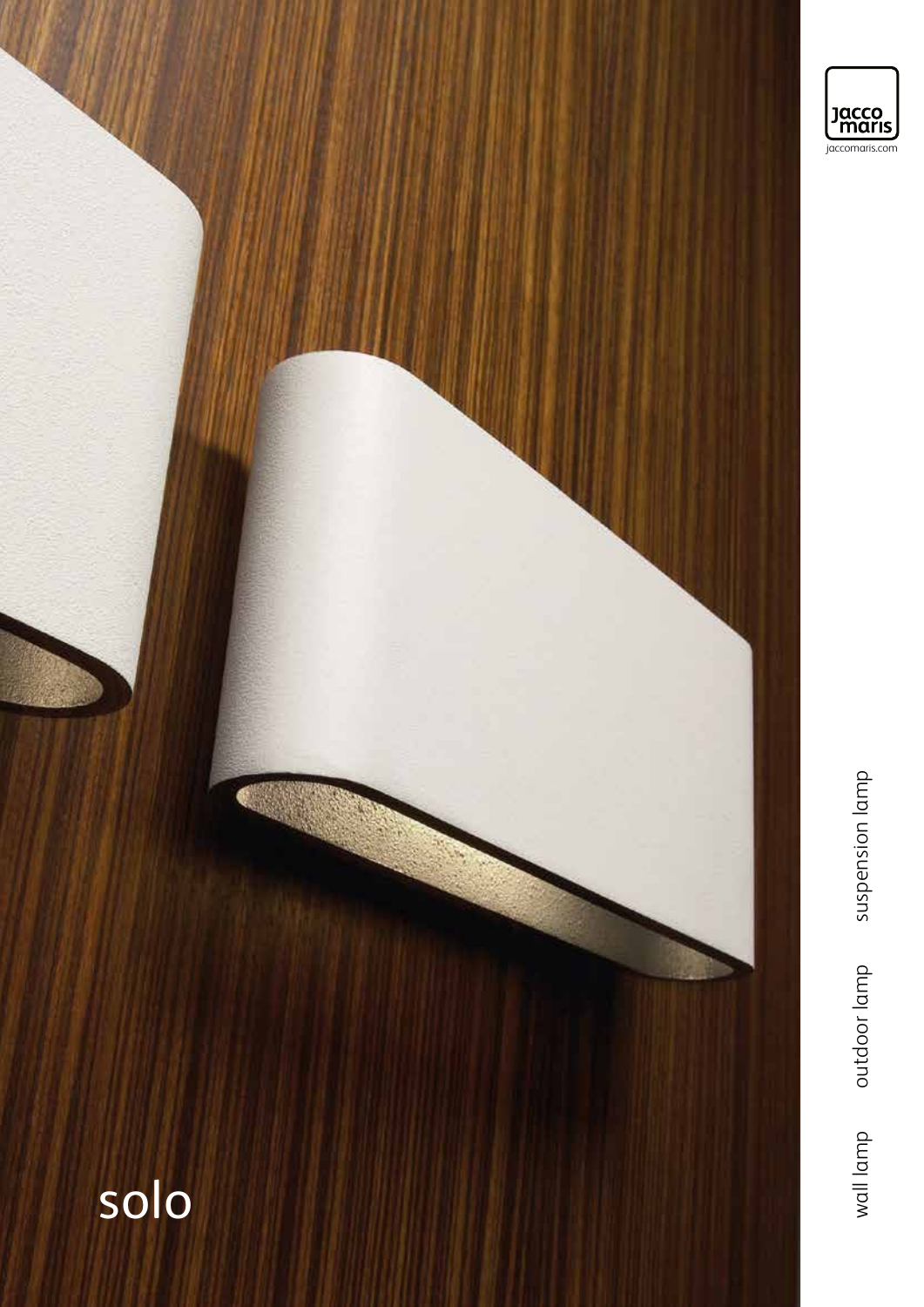

## solo

The Solo collection is named after Jacco Maris' dog Solo, who unfortunately passed away. A small paw print on the fixture is a subtle memorial to him. Each Solo is cast and polished by hand. Unique pieces of design, with a warm natural appearance due to its texture, that are provided with a pleasant diffuse light. They therefore have a quiet presence, yet a luxurious feel. The Solo collection is available in powder coated aluminium and bronze and can be finished with leather.

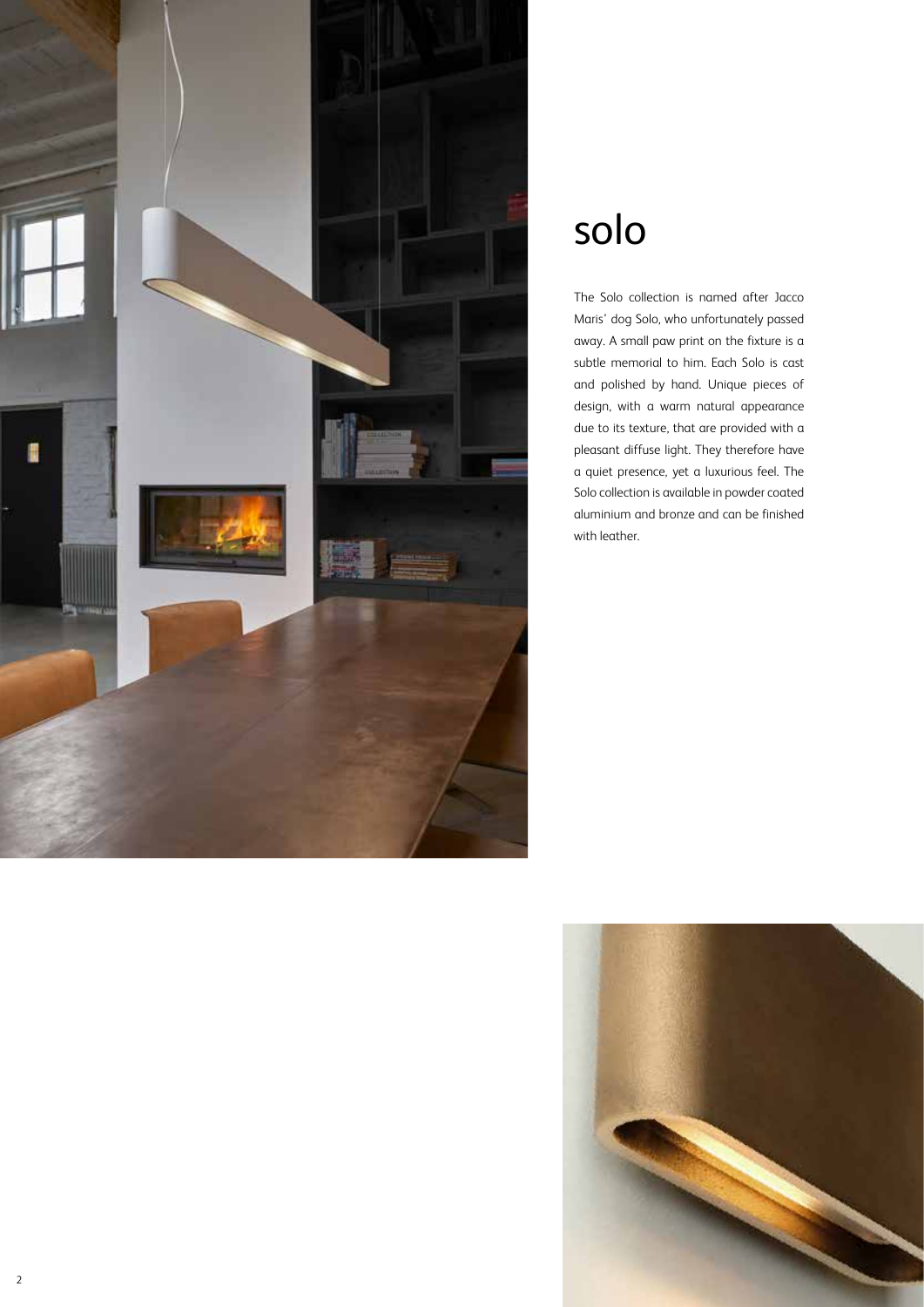

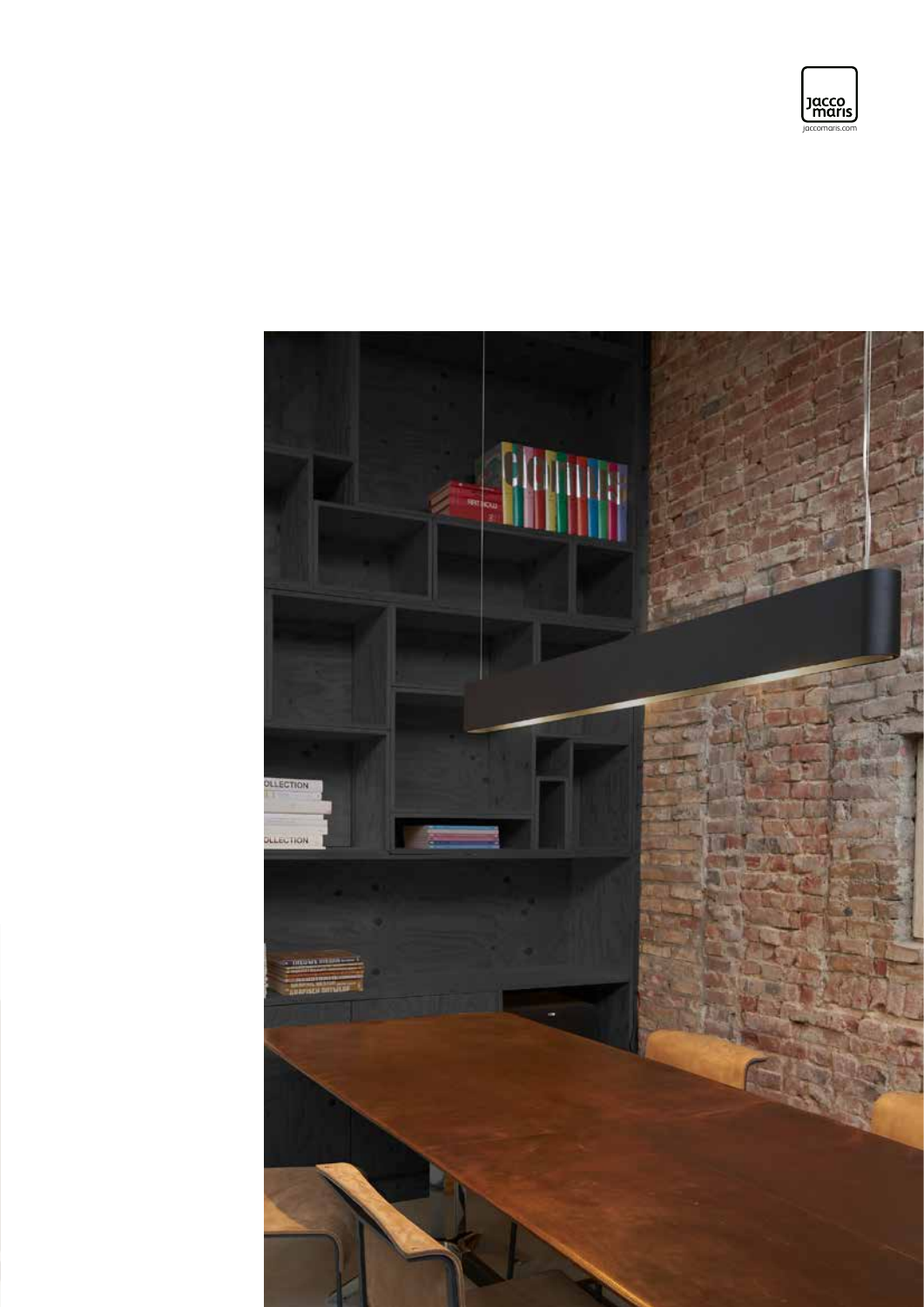## solo wall lamp LED leather 26cm





SO.WA.LED.LT.NATURAL/K34

| 7,5cm                   |                        |                         |  |
|-------------------------|------------------------|-------------------------|--|
|                         | 26cm                   |                         |  |
| 13cm                    |                        |                         |  |
|                         | 26cm                   |                         |  |
| Order code              |                        |                         |  |
|                         | SO.WA.LED.*            |                         |  |
| Dimensions              |                        |                         |  |
| Wxdxh                   |                        | 26x7,5x13cm             |  |
|                         | Light source           |                         |  |
|                         |                        | LED 6,5W up & 6,5W down |  |
|                         | /2700K/1300 lm         |                         |  |
|                         | Weight/Packaging       |                         |  |
| Net. weight             |                        | 2,5kg                   |  |
|                         | Gross weight           | 3kg                     |  |
| Packaging               |                        | 31x22x9cm               |  |
| Driver                  |                        |                         |  |
| Trailing & leading edge |                        |                         |  |
| dimmable driver         |                        |                         |  |
|                         | (assembled in fixture) |                         |  |
|                         |                        |                         |  |

IP 20  $\overline{X}$   $\zeta \in \bigoplus$  Dimmable, dimmer not included. Solo wall in ABL and AW contain the original aluminum (silvery) color on the inside.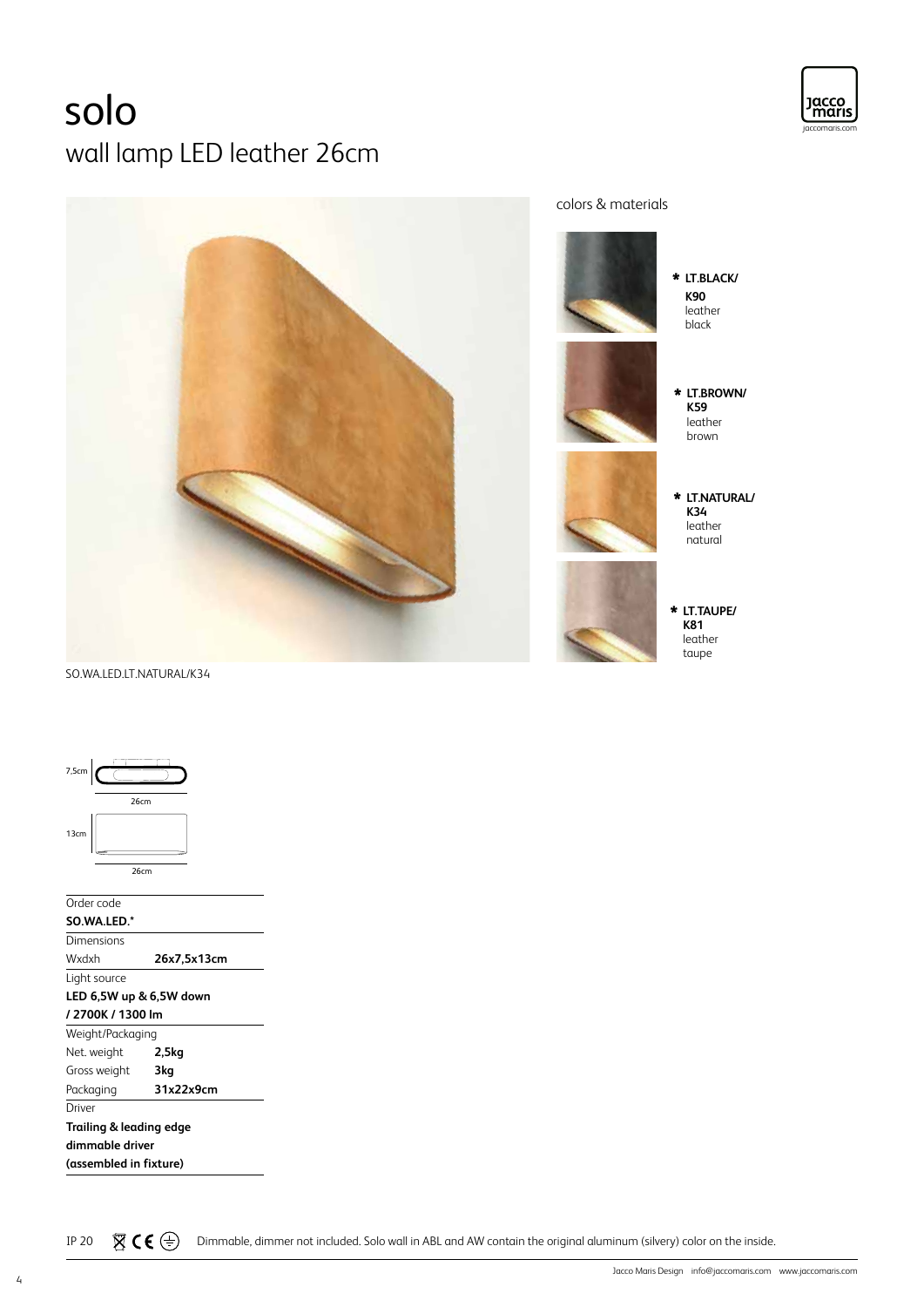# solo







**BRU/BR** brushed bronze **HG/BR** high gloss polished bronze

SO.WA.LED.BR



| Order code              |             |  |
|-------------------------|-------------|--|
| SO.WA.LED.*             |             |  |
| Dimensions              |             |  |
| Wxdxh                   | 26x7,5x13cm |  |
| Light source            |             |  |
| LED 6,5W up & 6,5W down |             |  |
| / 2700K / 1300 lm       |             |  |
| Weight/Packaging        |             |  |
| Net. weight             | 6kg         |  |
| Gross weight            | 6,5kg       |  |
| Packaging               | 31x22x9cm   |  |
| Driver                  |             |  |
| Trailing & leading edge |             |  |
| dimmable driver         |             |  |
| (assembled in fixture)  |             |  |

| 7,5cm          |            |      |  |
|----------------|------------|------|--|
|                |            | 26cm |  |
| 13cm           |            |      |  |
|                |            | 26cm |  |
|                | Order code |      |  |
| <b>SO.WA.*</b> |            |      |  |

| <b>SO.WA.*</b>           |             |
|--------------------------|-------------|
| Dimensions               |             |
| Wxdxh                    | 26x7,5x13cm |
| Light source             |             |
| 1 x 120W / 240V included |             |
| Max. 1 x 200W / 240V     |             |
| Lampholder               |             |
| R7s / 78mm halogen       |             |
| Weight/Packaging         |             |
| Net. weight              | 6ka         |
| Gross weight             | 6.5kg       |
| Packaging                | 31x22x9cm   |
| Dimming                  |             |
| Dimmable                 |             |

jaccomaris.com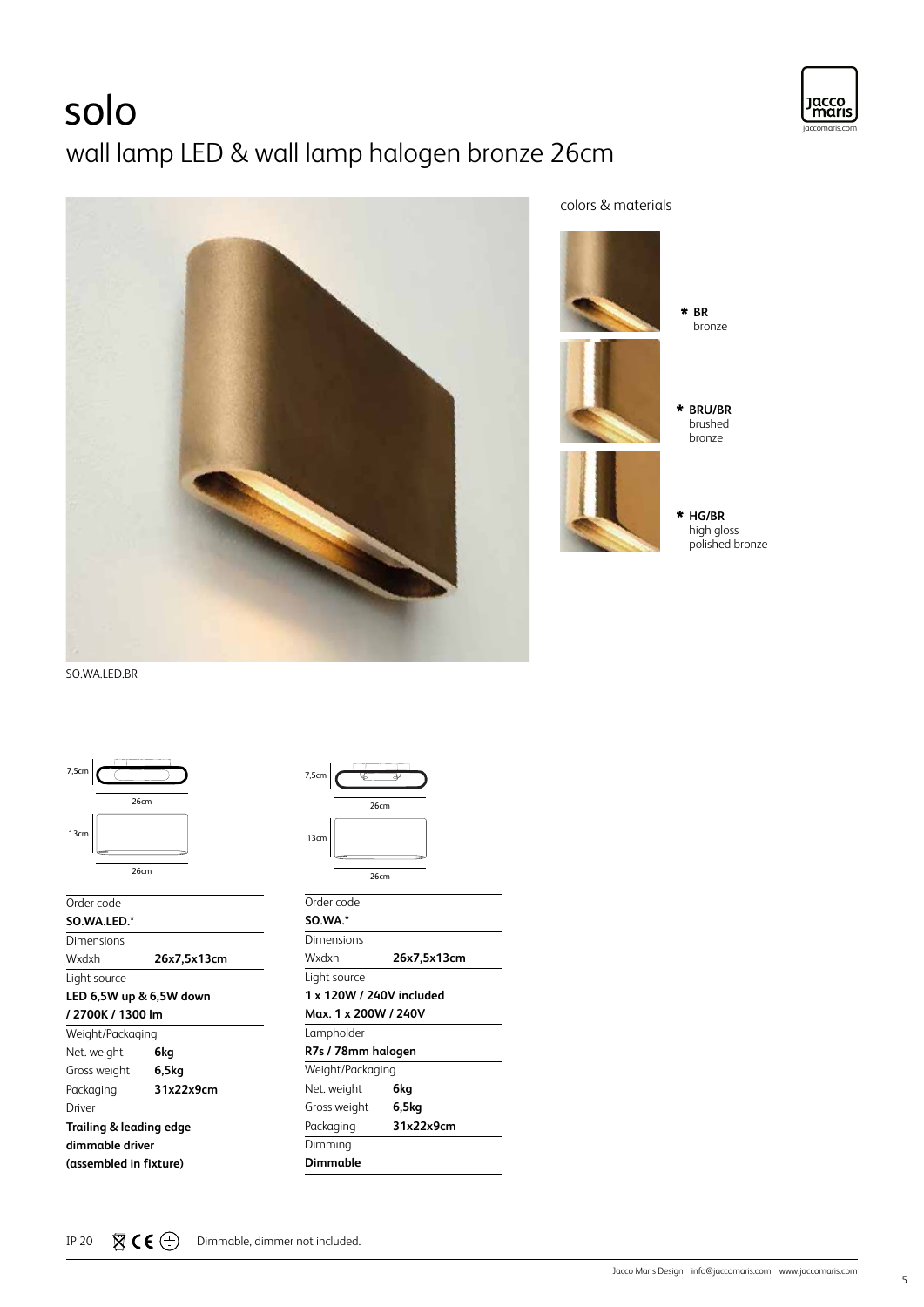# solo wall lamp LED & wall lamp halogen aluminium 26cm





### colors & materials



aluminium

SO.WA.LED.ABL



| Order code              |             |  |
|-------------------------|-------------|--|
| SO.WA.LED.*             |             |  |
| Dimensions              |             |  |
| Wxdxh                   | 26x7,5x13cm |  |
| Light source            |             |  |
| LED 6,5W up & 6,5W down |             |  |
| / 2700K / 1300 lm       |             |  |
| Weight/Packaging        |             |  |
| Net. weight             | 2kg         |  |
| Gross weight            | 2,5kg       |  |
| Packaging               | 31x22x9cm   |  |
| Driver                  |             |  |
| Trailing & leading edge |             |  |
| dimmable driver         |             |  |
| (assembled in fixture)  |             |  |

| 7,5cm          |                          |
|----------------|--------------------------|
|                | 26cm                     |
| 13cm           |                          |
|                | 26cm                     |
| Order code     |                          |
| <b>SO.WA.*</b> |                          |
| Dimensions     |                          |
| Wxdxh          | 26x7,5x13cm              |
| Light source   |                          |
|                | 1 x 120W / 240V included |
|                | Max. 1 x 200W / 240V     |
| Lampholder     |                          |
|                | R7s / 78mm halogen       |

| R7s / 78mm halogen |           |  |
|--------------------|-----------|--|
| Weight/Packaging   |           |  |
| Net. weight        | 2ka       |  |
| Gross weight       | 2,5kg     |  |
| Packaging          | 31x22x9cm |  |
| Dimming            |           |  |
| Dimmable           |           |  |

IP 20  $\overline{X}$   $\zeta \in \bigoplus$  Solo wall in ABL and AW contain the original aluminum (silvery) color on the inside.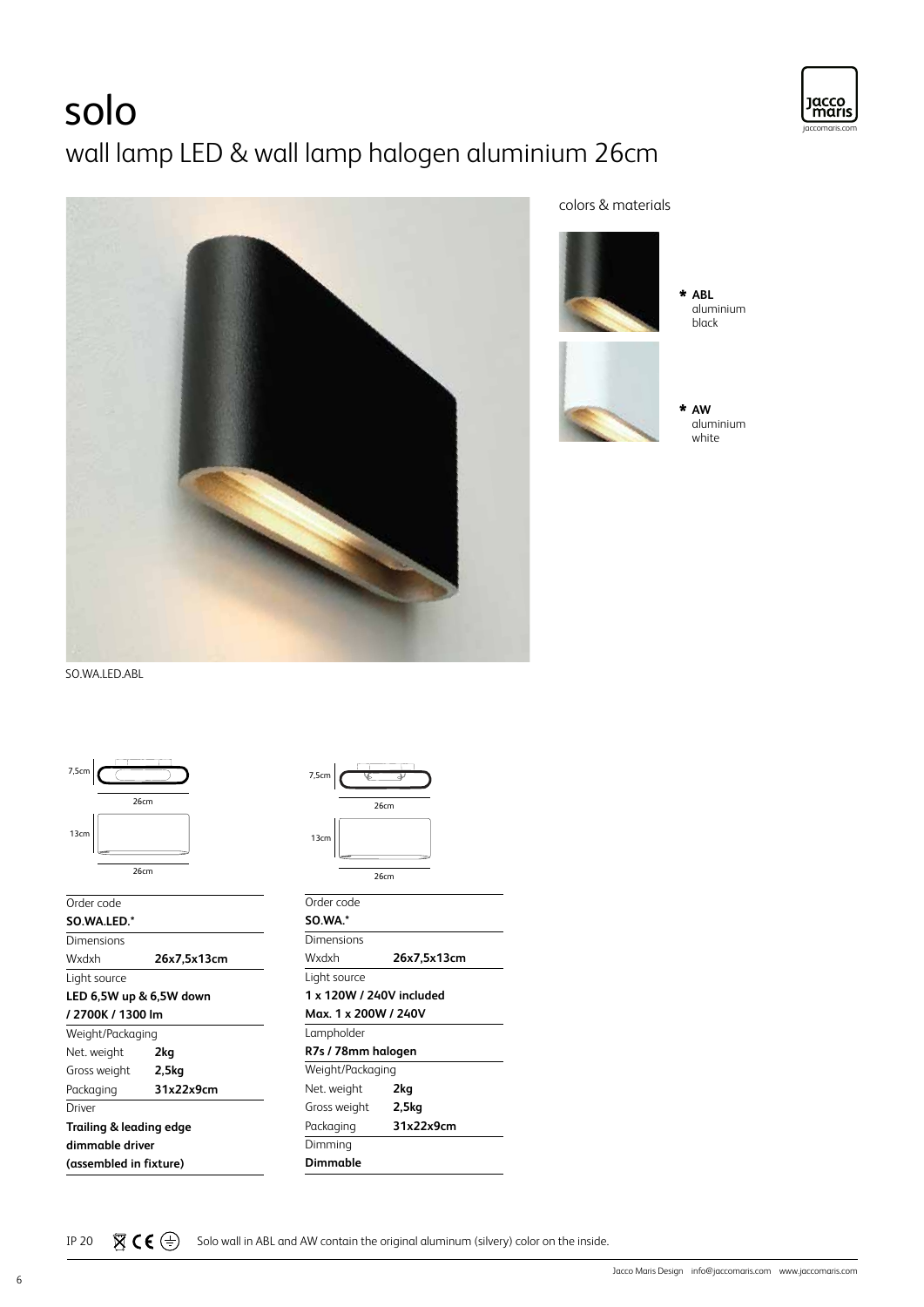### jaccomaris.com jaccomaris.com solo outdoor lamp LED



colors & materials **WH** white powder coated **BL** black powder coated **BR**

bronze

Jacco<br>maris

SOLO-OUTD.LED.BL



#### Order code

| SOLO-OUTD.LED.*          |                                      |  |
|--------------------------|--------------------------------------|--|
| Dimensions               |                                      |  |
| Wxdxh                    | 26x7,5x13cm                          |  |
| Lamp source              |                                      |  |
| LED: 6.5W up & 6,5W down |                                      |  |
|                          | / 2700K / 1300 lm (3000K on request) |  |
| Weight/Packaging         |                                      |  |
| Net. weight              | 2,5kg (bronze: 6kg)                  |  |

| Gross weight | 3kg (bronze: 6,5kg) |  |
|--------------|---------------------|--|
| Packaging    | 31x22x9cm           |  |
| Dimming      |                     |  |
| Not dimmable |                     |  |

Solo outdoor in BL and WH contain the same powder coat on both the inside and outside. When the light source is on, the inside IP55  $\mathbb{X} \subset \mathbb{C}$   $\Rightarrow$  will look different in color depending on the type (halogen or LED) and light color of the light source.

7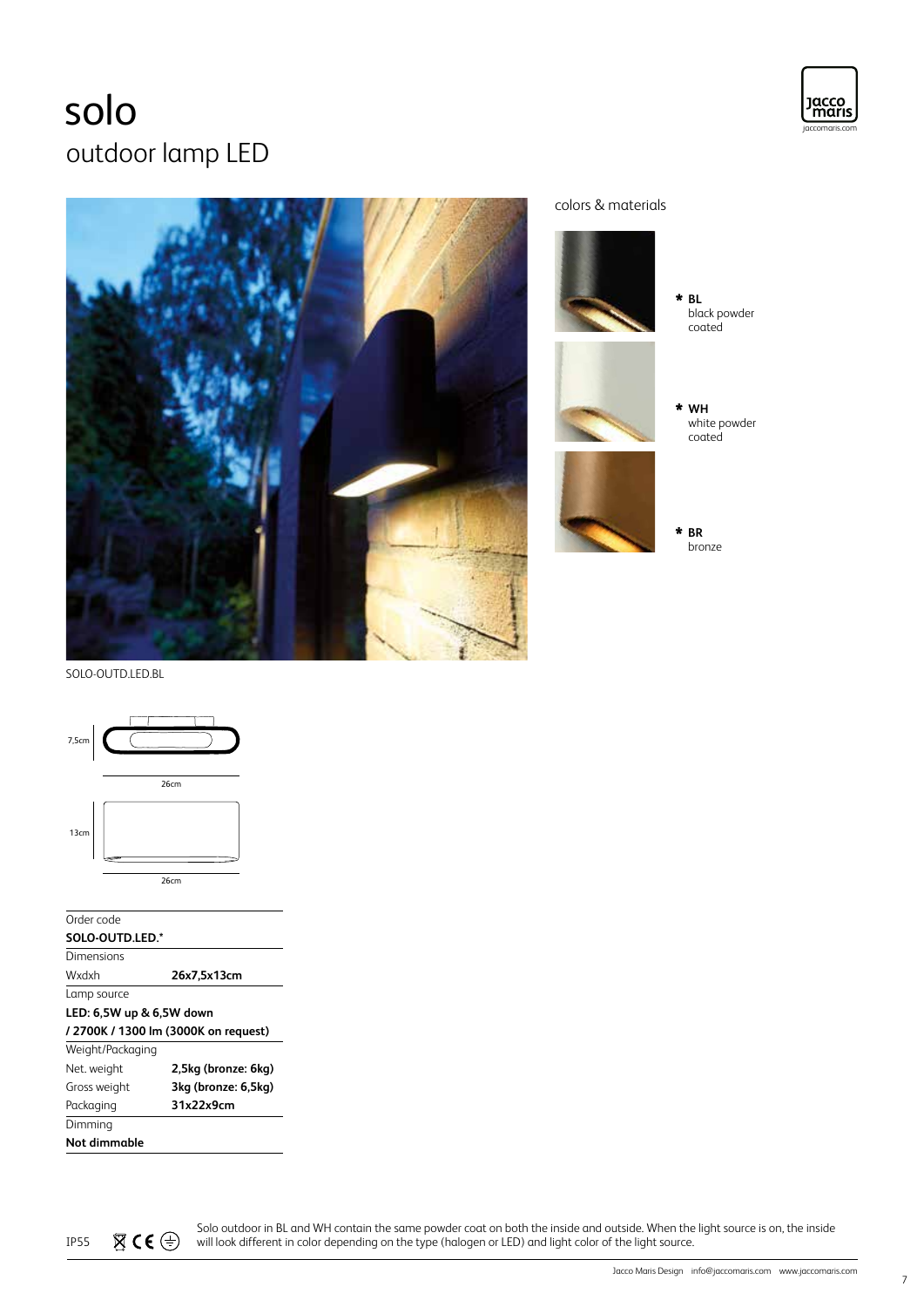### solo suspension lamp LED





colors & materials



SO.SU.140.LED.WH



#### Order code **SO.SU.60.LED.\***

| SU.SU.OU.LED.               |                                |  |
|-----------------------------|--------------------------------|--|
| Dimensions                  |                                |  |
| Wxdxh<br>60x7x13cm          |                                |  |
| Standard cable length 200cm |                                |  |
| Light source                |                                |  |
|                             | 13W LED down / 2700K / 1300 lm |  |
| Weight/Packaging            |                                |  |
| Net. weight                 | 4kg (bronze: 10kg)             |  |
| Gross weight                | 5kg (bronze: 11kg)             |  |
| Packaging                   | 67x21x15cm                     |  |
| Driver                      |                                |  |
| Trailing & leading edge     |                                |  |
| Dimming                     |                                |  |
|                             | Dimmable, dimmer not included. |  |



| Order code                         |                                |
|------------------------------------|--------------------------------|
| SO.SU.100.LED.*                    |                                |
| Dimensions                         |                                |
| Wxdxh                              | 100x7x13cm                     |
| Standard cable length <b>200cm</b> |                                |
| Light source                       |                                |
|                                    | 18W LED down / 2700K / 1950 lm |
| Weight/Packaging                   |                                |
| Net. weight                        | 7kg (bronze: 18kg)             |
| Gross weight                       | 8kg (bronze: 19kg)             |
| Packaging                          | 107x21x15cm                    |
| Driver                             |                                |
| Trailing & leading edge            |                                |
| Dimming                            |                                |
|                                    | Dimmable, dimmer not included. |



### Order code **SO.SU.140.LED.\* Dimensions** Wxdxh **140x7x13cm**  Standard cable length **200cm**  Light source **18W LED down / 2700K / 1950 lm** Weight/Packaging Net. weight **9,5kg (bronze: 24kg)** Gross weight **10,5kg (bronze: 25kg)** Packaging **147x21x15cm** Driver **Trailing & leading edge** Dimming **Dimmable, dimmer not included.**

Solo suspension in BL and WH contain the same powder coat on both the inside and outside. When the light source is on,<br>IP20  $\mathbb{Z} \subset \mathbb{C}$  the inside will look different in color depending on the type (halogen or LED) a the inside will look different in color depending on the type (halogen or LED) and light color of the light source.